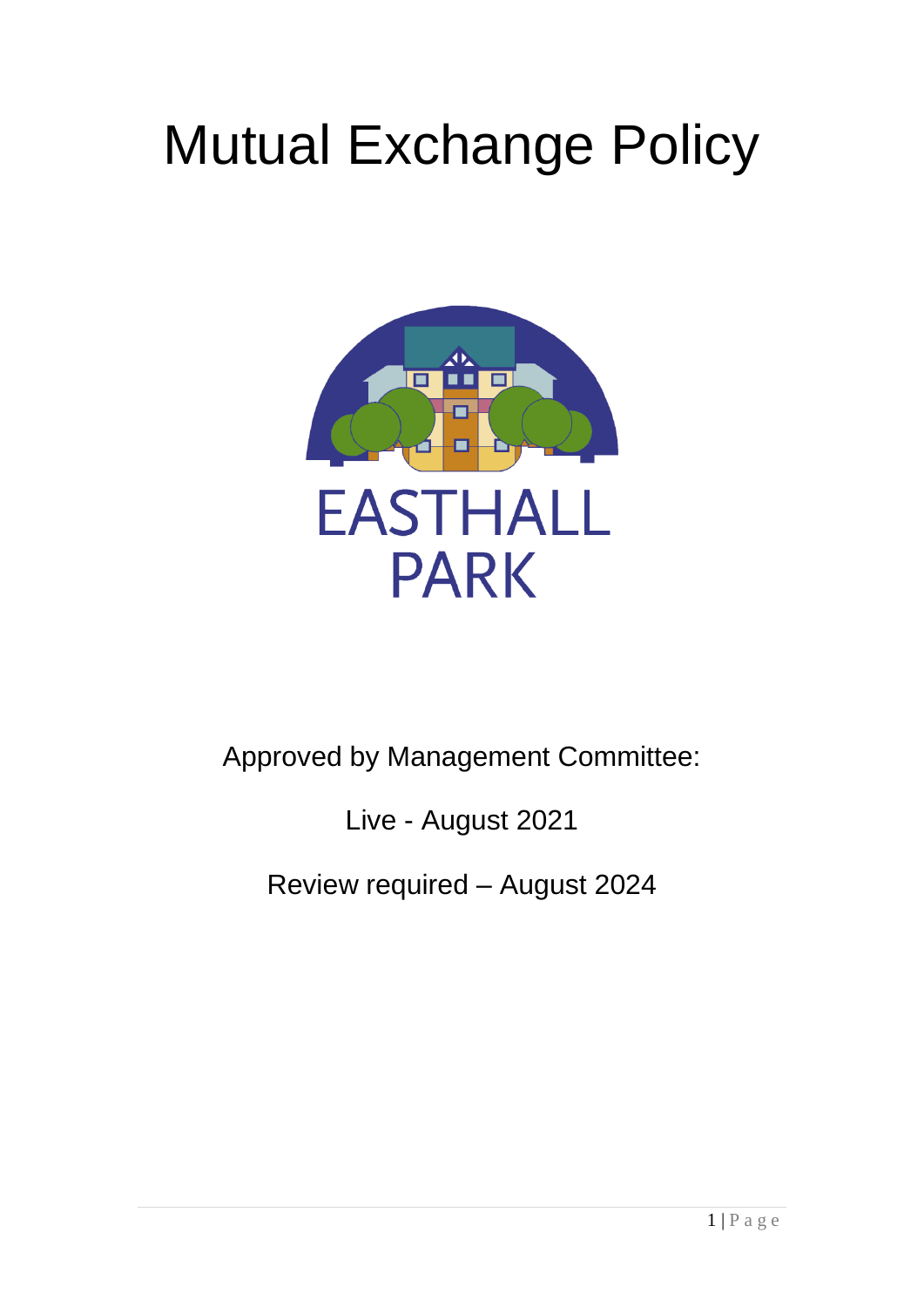#### **1 Introduction**

1.1 The purpose of this policy is to outline how Easthall Park Housing Cooperative will manage and administer the mutual exchange of properties.

## **2 Aims and Objectives**

- 2.1 The Co-operative recognises the importance of providing tenants with a range of housing options. Tenants can apply for internal transfers within the Co-operative or can make applications to other social landlords. However, most tenants may have little or no 'housing need' in terms of allocation policies. Mutual exchanges allow tenants to exchange houses without having housing need and can be an effective means of meeting low levels of housing need or meeting tenants' aspirations.
- 2.2 The Co-operative encourages mutual exchanges as a way of promoting choice, maximising the effect use of stock and increasing tenant satisfaction. In order to do this, the Co-operative actively promotes mutual exchanges through regular newsletter articles, its website and information leaflets. The Co-operative operates its own mutual exchange register at our office and on its website and encourage tenants to join HOMESWAPPER a UK wide mutual exchange services which allows Easthall Park tenants to search for potential mutual exchanges nationwide.
- 2.3 This policy has also been developed and reviewed in line with the requirement on social landlords to meet the outcomes of the Scottish Social Housing Charter introduced by the Housing (Scotland) Act 2010. The outcomes that relate to this policy are:

#### Outcome 1: Equalities

Social landlords perform all aspects of their housing services so that: every tenant and other customer has their individual needs recognised, is treated fairly and with respect, and receives fair access to housing and housing services.

#### Outcome 2: Communication

Social landlords manage their businesses so that: tenants and other customers find it easy to communicate with their landlord and get the information they need about their landlord, how and why it makes decisions and the services it provides.

#### Outcome Access to housing and support

#### 7, 8 and 9: Housing options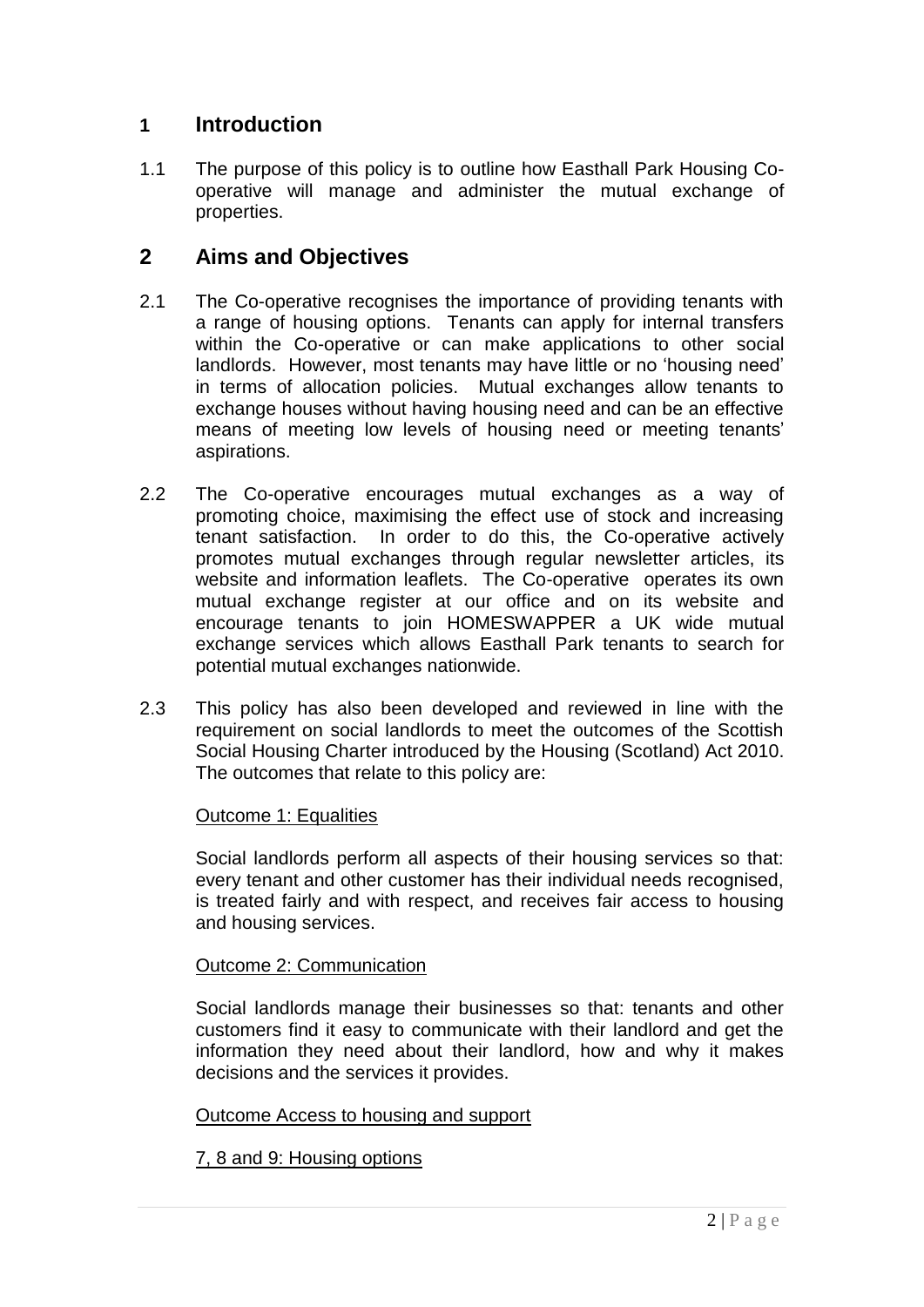Social landlords work together to ensure that: people looking for housing get information that helps them make informed choices and decisions about the range of housing options available to them

#### Outcome 10: Access to social housing

Social landlords ensure that: people looking for housing find it easy to apply for the widest choice of social housing available and get the information they need on how the landlord allocates homes and on their prospects of being housed.

# **3 Equal Opportunities**

- 3.1 Easthall Park Housing Co-operative is committed to equal opportunities for all sections of the community. The Co-operative is committed to ensuring our people and the tenants and residents in our communities do not face discrimination, victimisation, harassment or social exclusion due to any of the following protected characteristics (identified in the Equality Act 2010): age; disability; gender reassignment; marriage and civil partnership; pregnancy and maternity; race; religion and belief; sex or sexual orientation.
- 3.2 In this context, the policy can be made available in a variety of different formats including braille, large print, alternative languages and audiotape.

# **4 The Right to a Mutual Exchange**

- 4.1 The main legislative provision relating to the policy is the Housing (Scotland) Act 2001. This provides every Scottish Secure tenant with right to exchange their home with another Scottish Secure tenant (whether or not the landlord is the same) providing that the landlords of both parties have given their consent. A tenant must have been a tenant with the Co-operative for at least 12 months before applying for a mutual exchange.
- 4.2 The legislation states that landlords may only refuse such requests if there are reasonable grounds for refusal.

# **5 Administrative Criteria**

#### **5.1 Written application**

Tenants must make a request for an exchange in writing using the forms supplied by the Co-operative. If the exchange is with a tenant from another landlord, it may also be necessary for the tenant to complete forms with the other landlord.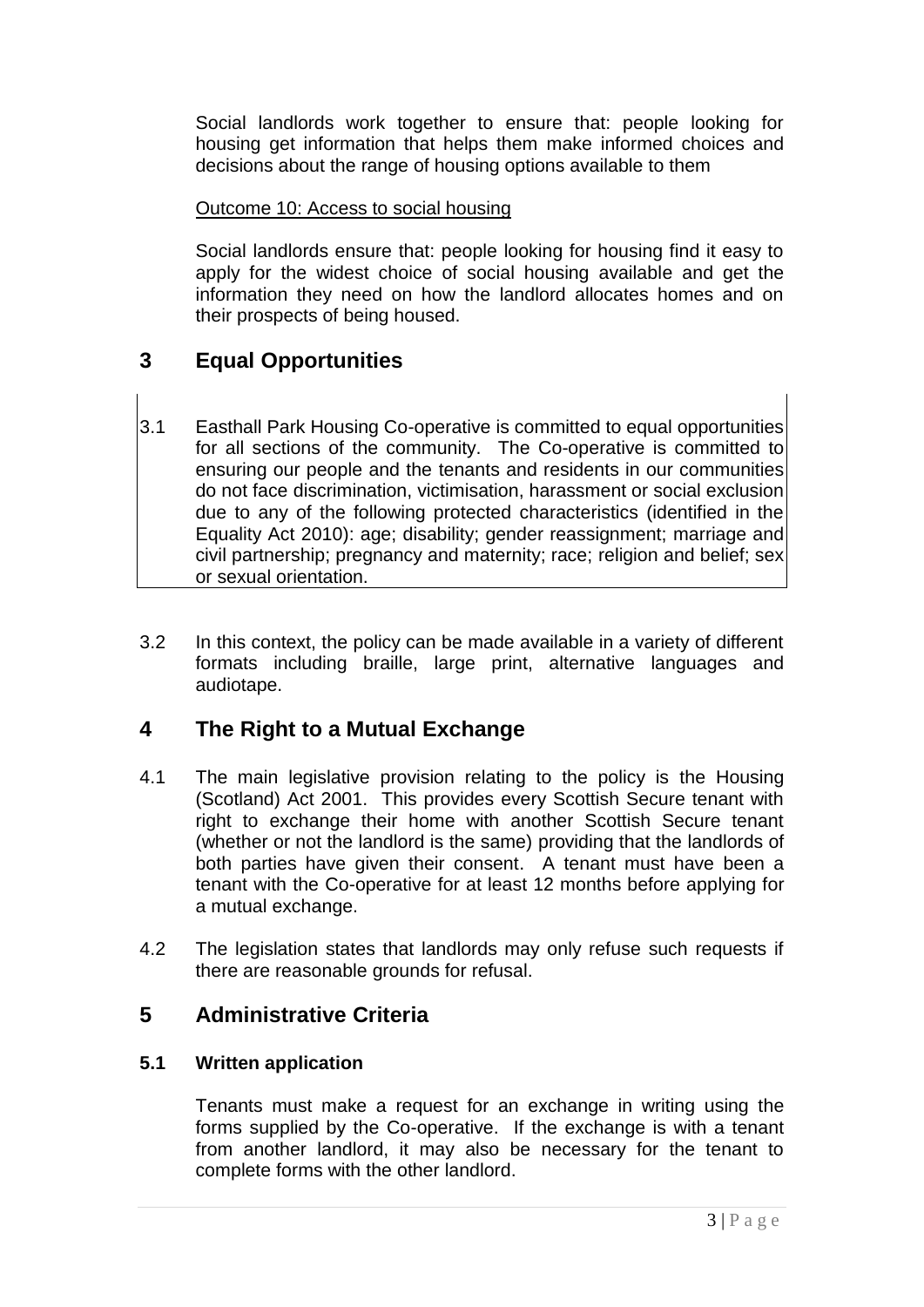#### **5.2 Timescales**

The Co-operative is required to advise the tenant of its decision within 28 days of receipt of the mutual exchange application.

If the Co-operative fails to advise the tenant of its decision within the specified period, then it is to be taken to have consented to the application.

#### **5.3 Membership**

Before a mutual exchange with another tenant can proceed, the other landlord's tenant must apply for and be accepted into membership of the Co-operative.

#### **6 Refusal of mutual exchange application**

- 6.1 The Co-operative will not refuse any application for a mutual exchange unreasonably. A decision will be made in writing to both parties within 28 days and tenants are advised that they should not take any steps to organise a move until this decision is received.
- 6.2 The Co-operative bases its reasons for refusing applications using grounds set out in the Housing (Scotland) Act 2001, as well as other grounds that we deem to be reasonable. Each case is assessed on merit relating to the particular circumstances of each case.

The legal grounds that we may use to refuse exchange requests are summarised in plain language as follows:

- A legal Notice of Proceedings has been served on the tenant;
- An order for recovery of possession of the house has been made against the tenant;
- The landlord has provided the house as part of the tenant's employment;
- The house has been designed or adapted for occupation by someone with special needs and the prospective new tenant does not have these needs.
- the accommodation is larger than that needed by the tenant and the tenant's family, or is not suitable to their needs; and
- The exchange would result in statutory overcrowding
- 6.3 Easthall Park may also refuse permission on the following grounds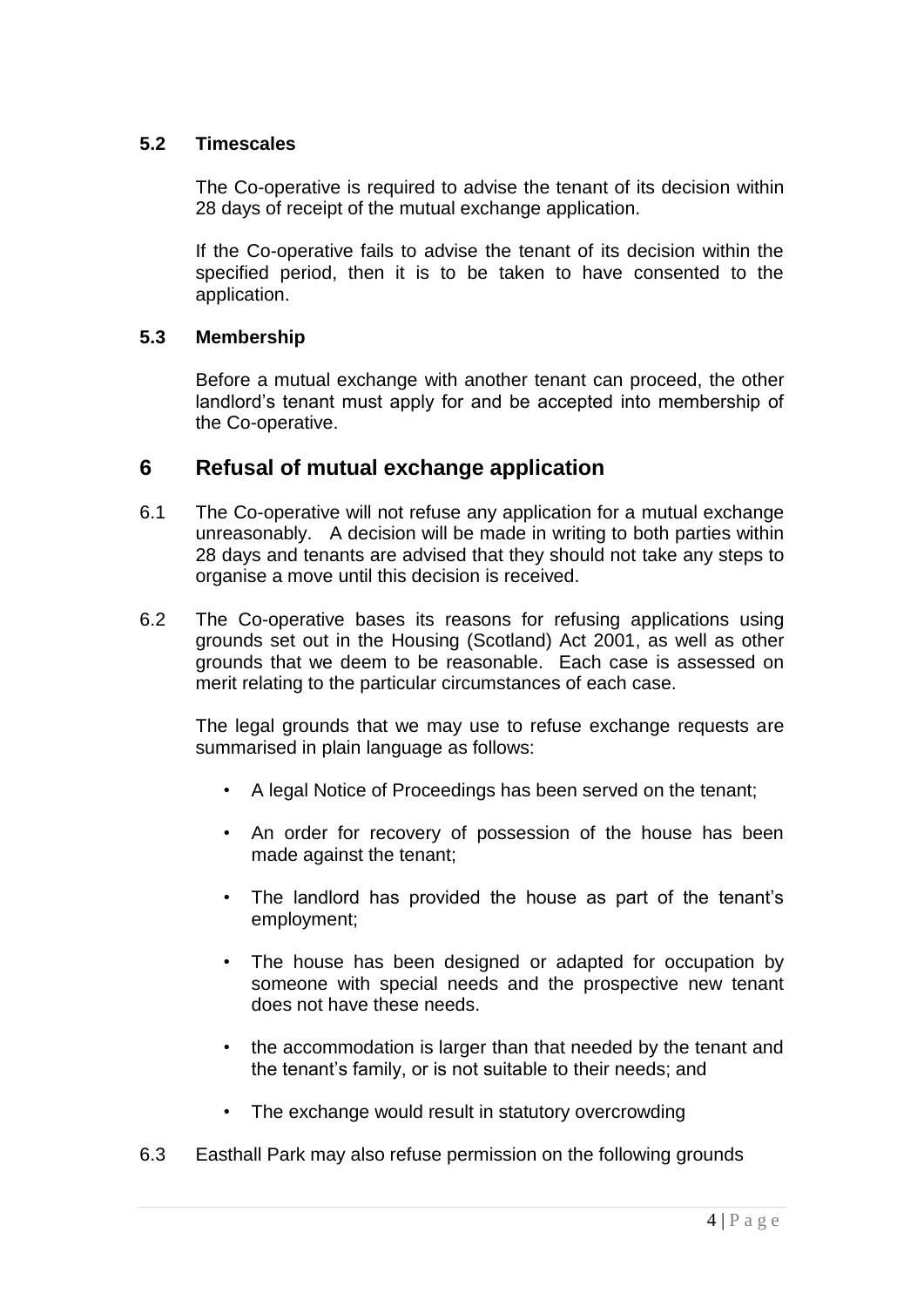- If the tenant has not held their tenancy for 12 months
- If the external tenant has not been granted membership of the Cooperative under the terms of our membership policy
- If there is a problem of significant rent arrears or antisocial behaviour. In relation to rent arrears this means anything over one month's rent and not maintaining an agreed arrangement for at least three months. In relation to anti-social behaviour this means that you have been issued with a second/final warning.
- If the tenant has failed to rectify unauthorised alterations or damage to property caused by misuse or neglect within a month of being instructed to do so by the Co-operative.
- 6.4 Although the Co-operative may have no objections in principle to its own tenant exchanging tenancies, it may refuse an exchange with a particular party on the grounds that it has received a poor tenancy reference from the other tenant's landlord.
	- 6.5Where an exchange is refused Easthall Park will write to both parties explaining fully why the exchange has been refused. In certain circumstances the Co-operative may offer to review this decision if new information is provided on rent arrears that the tenant has maintained an acceptable repayment agreement for a period of three months.
	- Where there have been issues of anti-social behaviour, and there have been no further incidents within six months

# **7. Condition of Properties at Exchange**

- 7.1 All Easthall Park properties will be subject to a comprehensive inspection prior to consent being granted for a mutual exchange. As part of this process a gas safety check and electrical safety check will be carried out and this will not be re-charged to the outgoing tenant. If any Easthall Park tenant does not comply with this inspection and allow reasonable access to the property for the inspection, the mutual exchange will be refused.
- 7.2 A mutual exchange is not the same as allocating a new property or relet and different standards in terms of the condition of the house apply. A property subject to a mutual exchange may have had authorised alterations to the properties. Tenants will also have decorated their own properties to their own taste. At the house inspection our main priority will be unauthorised alterations, damage and items which pose a risk to health and safety**.**
- 7.3 Where applicants wish to proceed with a mutual exchange it is a condition of accepting the mutual exchange that they accept the property in the condition "as seen" at the point of exchange; this relates to decorative standards and taste; authorised alterations and floor coverings, external gardens/sheds etc. Easthall Park will not take any